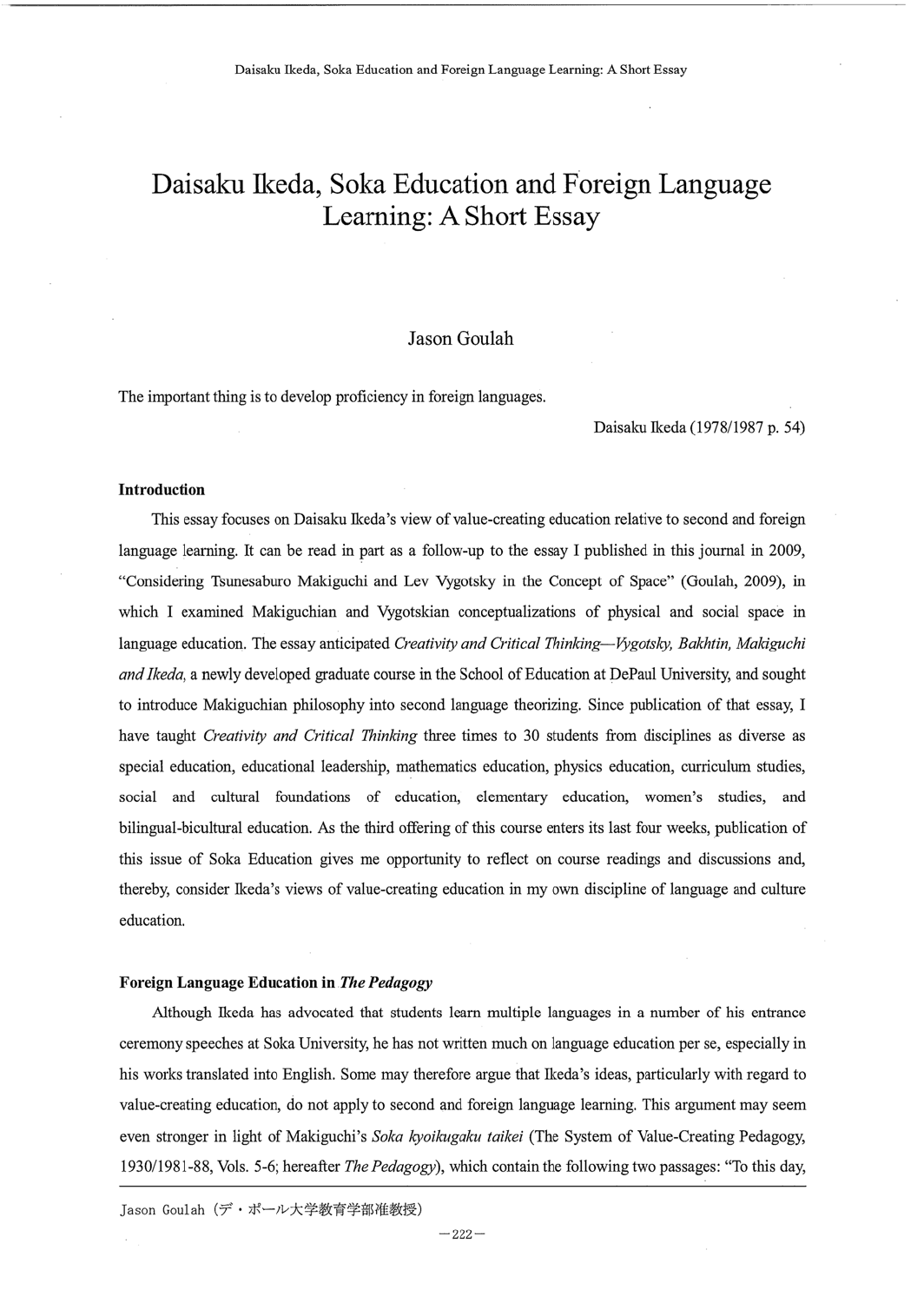foreign language courses are blindly maintained, the holy of holies to the educator" and "We have come to the dead end of unrealistic subjectivism. To allocate school time and funds to foreign languages and arcane mathematics is the height of the traditionalist bourgeois mentality" (1981-88, Vol. 6, pp. 361-362; cf. Bethel, 1989, p. 188).

 I first read these passages over 10 years ago when introduced to Soka education and the work of Makiguchi and Ikeda. At the time I was a high school teacher of Japanese, Russian and English as a second language and a doctoral student in second and foreign language curriculum and instruction. Based on these passages, I assumed that value-creating education had absolutely nothing to do with my discipline and, for a brief period, did not give it much thought. However, according to Saito Shoji (2003/2010), "(a)lthough Mr. Makiguchi used 'value-crating pedagogy' [soka kyoikugaku] tens of times, he uses the phrase 'value-creating education' [soka kyoiku] only five times" (p. 142). Reflecting on why, Saito concludes, "I wonder if Mr. Makiguchi didn't think the following: 'I formulated the theory of 'value-creating pedagogy' in my own way; I want my younger colleagues to take responsibility for creating `value-creating education.'" (ibid). In other words, Saito asserts, "'creation' [sozo] is borne from where it does not exist. Simply memorizing what one's predecessors say or what is written in books is nothing more than `value consumption' [kachi shohi]. 'Value consumption' and 'value creation' are different. We must each earnestly learn and think and, when in doubt or when stumbling, ask and answer for ourselves, `How would Mr. Makiguchi think about this?' [In this way], just as 'value-creating education' states, we must literally 'create'" (ibid).

#### Value-Creating Language Education

I agree with Saito and believe foreign language learning is one area where we must "create" applications of value-creating education, especially given the interconnected, intercultural and interlingual nature of today's world compared to when Makiguchi wrote and taught. Ikeda has already begun such creation by establishing Soka University of America first as a graduate school of teacher education in second and foreign language instruction and, later, as a 4-year liberal arts college where foreign language learning and study abroad are compulsory for all students. The significance of these aspects of Soka University of America cannot be overstated, especially in light of the aforementioned passages from The Pedagogy. In other words, I believe it is noteworthy that Ikeda founded the first Soka University outside of Soka University, Tokyo, as an institution focused on language education and, moreover, later as an institution where all students must learn a language and live, for even a short while, in a country where a foreign language is spoken. These "creative" aspects alone should encourage scholars of value-creating education to open a new path of theorizing, research and practice relative to language and culture learning.

In addition to these creative aspects, a number of Ikeda's speeches provide insight into his views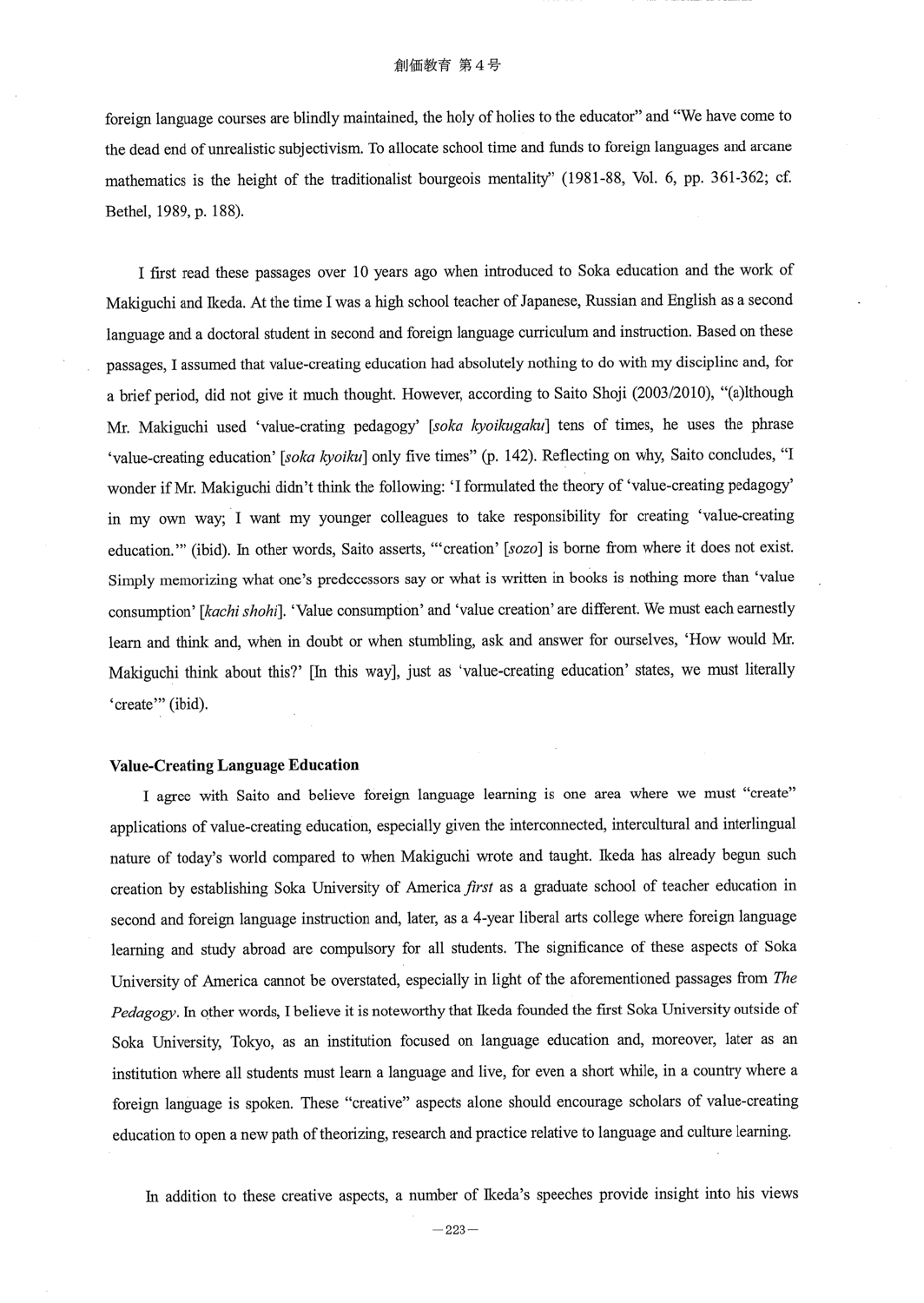#### Daisaku Ikeda, Soka Education and Foreign Language Learning: A Short Essay

about value-creating language education. Two are particularly illuminating: Education Toward Global Citizenship (Chikyu shimin kyoiku e no ichi kosatsu) and Serving the Essential Needs of Education (Kyoiku no tame no shakai mezashite). In the latter, in a passage worth quoting at length, Ikeda argues,

 On the same theme, I want to emphasize the importance of language education, especially English, at an early stage. Even if we make structural preparations for international exchange at the university level, unless we fundamentally break down the language barrier, the range of exchanges will not expand, and these plans will remain "pie in the sky" Moreover, globalization means that linguistic proficiency is becoming and indispensable ability. Language skills can help to bring the world together. Language is a tool that enables us to expand our chances of learning about the lives and values of people throughout the world as well as promoting heart-to-heart exchanges.

As one concrete measure, it is important to actively promote English education in elementary schools. This, however, should not consist of just brining forward junior high school English classes but rather focus on learning conversation skills in an enjoyable environment that also deepens understanding of culture. Naturally, we should not neglect the study of Japanese language, history and culture as well. (2000/2010, pp. 106-107; see also Ikeda, 2000, p. 9).

However, just four years earlier at Teachers College, Columbia University, Ikeda asserted,

 Both Dewey and Makiguchi looked beyond the limits of the nation-state to new horizons of human community. Both, it could be said, had a vision of global citizenship, of people capable of value creation on a global scale.

Over the past several decades, I have been privileged to meet and converse with many people from all walks of life, and I have given the matter some thought. Certainly global citizenship is not determined merely by the number of languages one speaks or the number of countries to which one has traveled. (Ikeda, 1996/2010, p. 112; see also Ikeda, 1996/2004, p. 88; emphasis added)

Reading these together, I was impressed but found them peculiar; they seemed contradictory. I wondered why a person who has extensively traveled the world and established a graduate school for second and foreign language teacher education (which later, as a 4-year college, included compulsory language learning and study abroad) contend that global citizenship is not determined by the number of languages one speaks or the number of countries to which one has traveled. I read these essays before I was familiar with the Ikeda corpus; however, after some years of reading his work I believe the answer lies in his Buddhist humanism. Although the limited space of this essay prohibits me from fully explicating this notion, suffice it to say simply that based on the Buddhist principles of *engi* and *esho funi* and the concept of dialogue that Ikeda often articulates in, as, and for the Lotus Sutra (and in the actions and writings of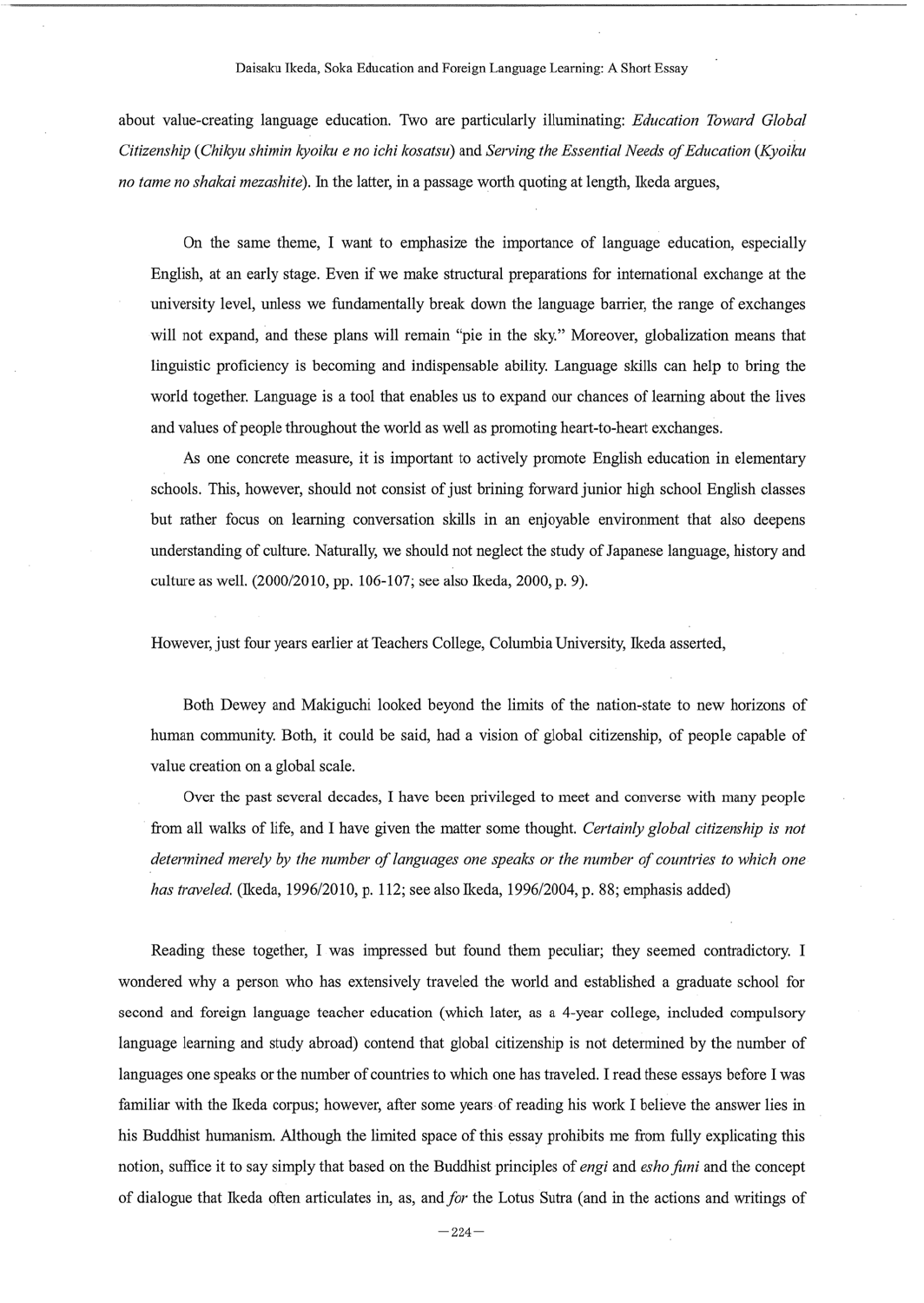Nichiren Daishonin), he subscribes to the idea that human beings are not only interconnected with one another, but they are also interdependent. Based on these concepts, then, dialogic engagement with the Other allows one's identity to emerge more fully. In this way, as we engage the Other, we understand the self. Put differently, dialogue is a vehicle for revealing our inherent Buddha nature. Parenthetically, this view of two-way dialogic engagement is reminiscent of Bakhtin's theories of answerability and what Holquist (2004) calls "dialogism." This similarity of thought warrants further inquiry and is one reason why I couple Bakhtin with Ikeda in the class Creativity and Critical Thinking.

#### Dialogic Value Creation

In conceptualizing value-creating education in the context of foreign language learning, then, Ikeda's approach does not place importance on language per se, but on the process of dialogue. Language is just a tool in this process. In other words, without language proficiency dialogue cannot be realized and, in this sense, language proficiency is therefore necessary to create value. For Ikeda, it is through the process of dialogue with the Other that values of peace, humanism and global citizenship can be created; indeed, it is through dialogue with the cultural and linguistic Other that we can "create" new values, not just "consume" existing ones. This is a new approach to language education. Whereas much of the current discussion on language education surrounds critical approaches to empowering nondominant communities and positioning the role of English as a second language "either as a fundamental tool that unquestionably brings professional success or one that oppresses us under capitalism, neoliberalism and the global market" (Guilherme, 2007), Ikeda's view focuses on using language to bring forth one's full humanity. This is noteworthy and deserves further exploration.

### Notes

1. A version of this essay, titled 言語教育に於ける創価教育、創価教育学者の研究: 私の体験 (Gengo kyoiku ni okeru soka kyoiku, soka kyoikugakusha no kenkyu: Watashi no taiken), was presented at a meeting of the Soka Gakkai's Academic Division on December 4, 2010 at Nihon Youth Hall, Shinjuku, Tokyo. I use "foreign" language rather than "world" language because "foreign" is the English term used in translations of lkeda's original Japanese.

#### References

- Bethel, D. M. (Ed.). (1989). Education for creative living: Ideas and proposals of Tsunesaburo Makiguchi. Ames, IA: Iowa State University Press.
- Goulah, J. (2009). Considering Tsunesaburo Makiguchi and Lev Vygotsky in the concept of space. Soka kyoiku [Soka Education], 2, 84-92.
- Guilherme, M. (2007). English as a global language and education for cosmopolitan citizenship. Language and Intercultural COnnnunication, 7(1), 72-90.

Holquist, M. (2004). Dialogism (second edition). New York, NY: Routledge.

Ikeda, D. (1978/1987). Become international-minded. In D. Ikeda, A lasting peace: Volume two (pp. 51-54). New York,